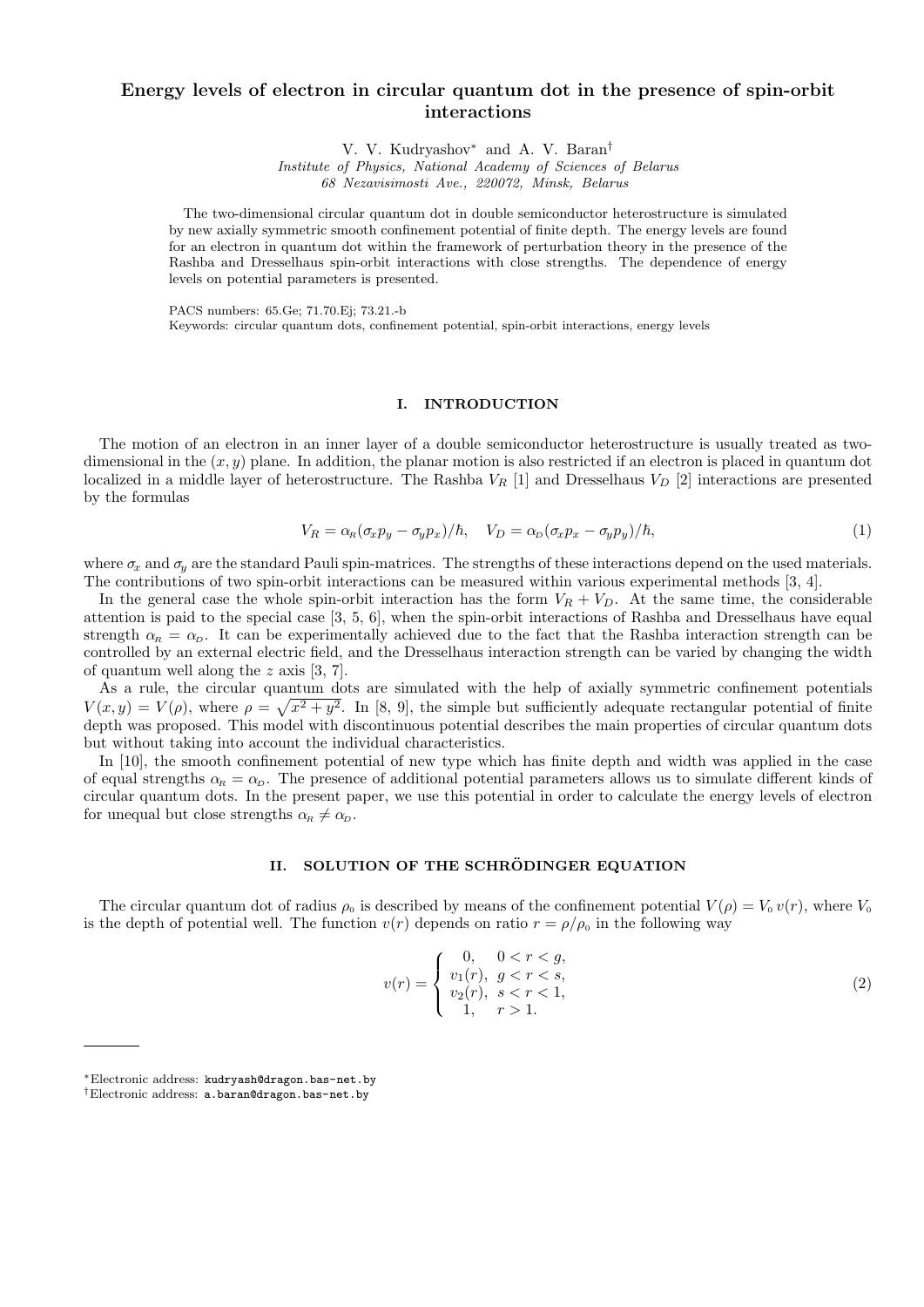The functions  $v_1(r)$  and  $v_2(r)$  are of the form

$$
v_1(r) = d_1 \left(r - \frac{g^2}{r}\right)^2, \quad d_1 = \frac{1}{2} \frac{(1+s^2)}{(1-g^2)(s^2 - g^2)},\tag{3}
$$

$$
v_2(r) = 1 - d_2 \left(r - \frac{1}{r}\right)^2, \quad d_2 = \frac{1}{2} \frac{(g^2 + s^2)}{(1 - g^2)(1 - s^2)}.
$$
\n(4)

The parameters g and s change within ranges  $0 < g < 1$  and  $g < s < 1$ . The function  $v(r)$  and its first derivative are continuous in the inflection points  $r = g$ ,  $r = s$  and  $r = 1$ .

The total Hamiltonian of the problem can be written as a sum  $H = H_0 + H_1$ , where

$$
H_0 = \frac{p_x^2 + p_y^2}{2M_{\text{eff}}} + \frac{(\alpha_R + \alpha_D)}{2\hbar} (\sigma_x - \sigma_y)(p_x + p_y) + V(\rho), \tag{5}
$$

$$
H_1 = \gamma \frac{(\alpha_R + \alpha_D)}{2\hbar} (\sigma_x + \sigma_y)(p_y - p_x), \tag{6}
$$

$$
\gamma = \frac{\alpha_R - \alpha_D}{\alpha_R + \alpha_D},\tag{7}
$$

where  $M_{\text{eff}}$  is the effective electron mass which characterizes the motion in semiconductor.

We shall solve the full Schrödinger equation  $H\Psi = E\Psi$  in two stages. First, we obtain an exact solution of the unperturbed Schrödinger equation  $H_0\Psi_0 = E_0\Psi_0$  and then we shall take into account the perturbation  $H_1$  within the framework of the perturbation theory.

By analogy with [10] it is easy to show that the required solutions of the unperturbed Schrödinger equation admit a factorization

$$
\Psi_0^{\pm}(x,y) = \frac{1}{\sqrt{2}} \begin{pmatrix} 1 \\ \pm e^{-i\pi/4} \end{pmatrix} \exp\left(\mp i \frac{(\alpha_R + \alpha_D)M_{\text{eff}}(x+y)}{\sqrt{2}\hbar^2} \right) e^{im\phi} w(\rho),\tag{8}
$$

where  $m = 0, \pm 1, \pm 2, \ldots$  is the angular momentum quantum number. Here we use the polar coordinates  $\rho, \phi$  ( $x =$  $\rho \cos \phi$ ,  $y = \rho \sin \phi$ ).

Introducing dimensionless quantities

$$
e_0 = \frac{2M_{\text{eff}}\rho_0^2}{\hbar^2}E_0, \quad v_0 = \frac{2M_{\text{eff}}\rho_0^2}{\hbar^2}V_0, \quad a = \frac{M_{\text{eff}}\rho_0}{\hbar^2}(\alpha_R + \alpha_D), \tag{9}
$$

we get the radial equation

$$
\frac{d^2w}{dr^2} + \frac{1}{r}\frac{dw}{dr} - \frac{m^2w}{r^2} + \left(e_0 + a^2 - v_0v(r)\right)w = 0.
$$
\n(10)

It is seen that the wave function depends only on combination  $e_0 + a^2$ .

In the region  $0 < r < g$ , the finite at  $r \to 0$  solution of radial equation is expressed via the Bessel function [11] by means of the formula

$$
w_1(r) = J_m\left(\sqrt{e_0 + a^2}r\right). \tag{11}
$$

In the region  $g < r < s$ , it is simply to obtain two solutions in terms of the confluent hypergeometric functions [11]:

$$
w_2(r) = r^B \exp\left(-\frac{\sqrt{d_1 v_0}}{2}r^2\right) M\left(A, 1 + B, \sqrt{d_1 v_0}r^2\right),\tag{12}
$$

$$
w_3(r) = r^B \exp\left(-\frac{\sqrt{d_1 v_0}}{2}r^2\right)U\left(A, 1+B, \sqrt{d_1 v_0}r^2\right),\tag{13}
$$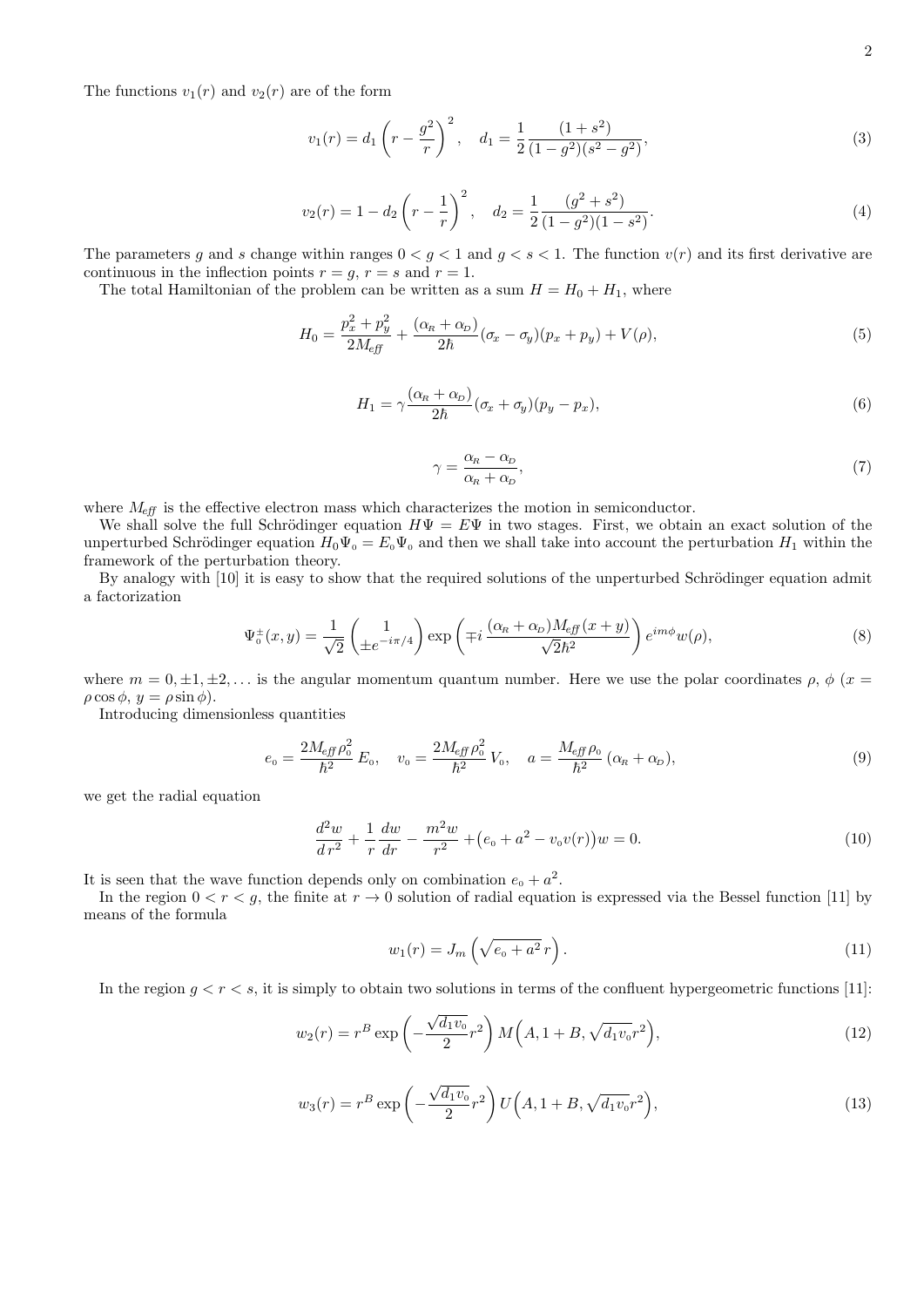where

$$
A = \frac{1+B}{2} - \frac{e_0 + a^2 + 2d_1 g^2 v_0}{4\sqrt{d_1 v_0}}, \quad B = \sqrt{m^2 + d_1 g^4 v_0}.
$$
 (14)

In the region  $s < r < 1$ , it is easily to show that two solutions are

$$
w_4(r) = \frac{w_+(r) + w_-(r)}{2}, \quad w_5(r) = \frac{w_+(r) - w_-(r)}{2i},\tag{15}
$$

$$
w_{\pm}(r) = r^{B_{\pm}} \exp\left(\mp \frac{\sqrt{-d_2 v_0}}{2} r^2\right) M\left(A_{\pm}, 1 + B_{\pm}, \pm \sqrt{-d_2 v_0} r^2\right),\tag{16}
$$

where

$$
A_{\pm} = \frac{1+B_{\pm}}{2} \pm \frac{v_0 - e_0 - a^2 + 2d_2v_0}{4\sqrt{-d_2v_0}}, \quad B_{\pm} = \pm \sqrt{m^2 - d_2v_0}.
$$
 (17)

Note that the functions  $w_4(r)$  and  $w_5(r)$  are real if  $d_2v_0 > m^2$ .

In the region  $r > 1$ , the decreasing solution is expressed via the modified Bessel function [11] with the help of the formula

$$
w_6(r) = K_m \left( \sqrt{v_0 - e_0 - a^2} \, r \right). \tag{18}
$$

Thus, we obtain the radial wave function

$$
w(r) = \begin{cases} c_1 w_1(r), & 0 < r < g, \\ c_2 w_2(r) + c_3 w_3(r), & g < r < s, \\ c_4 w_4(r) + c_5 w_5(r), & s < r < 1, \\ c_6 w_6(r), & r > 1. \end{cases} \tag{19}
$$

The coefficients  $c_i$  are found from the continuity condition for function  $w(r)$  and its first derivative  $w'(r)$  at three inflection points  $r = g$ ,  $r = s$  and  $r = 1$ . The fulfilment of this condition and the continuity of the potential and its first derivative guarantee the continuity of second and third derivative of the wave function.

Six coefficients  $c_i$  satisfy six linear algebraic equations

$$
T(g, s, v_0, m, a, e_0) \mathbf{X} = 0,
$$
\n<sup>(20)</sup>

where  $X = \{c_1, c_2, c_3, c_4, c_5, c_6\}$  and matrix *T* has the form

$$
T(g, s, v_0, m, a, e_0) = \begin{pmatrix} w_1(g) & -w_2(g) & -w_3(g) & 0 & 0 & 0 \\ w'_1(g) & -w'_2(g) & -w'_3(g) & 0 & 0 & 0 \\ 0 & -w_2(s) & -w_3(s) & w_4(s) & w_5(s) & 0 \\ 0 & -w'_2(s) & -w'_3(s) & w'_4(s) & w'_5(s) & 0 \\ 0 & 0 & 0 & w_4(1) & w_5(1) & -w_6(1) \\ 0 & 0 & 0 & w'_4(1) & w'_5(1) & -w'_6(1) \end{pmatrix}.
$$
 (21)

Then the dependence of dimensionless energy  $e_0(g, s, v_0, m, a)$  on three dimensionless potential parameters *g*, *s* and  $v<sub>0</sub>$  is determined by transcendental equation

$$
k(g, s, v_0, m, a, e_0) = \det T(g, s, v_0, m, a, e_0) = 0.
$$
\n(22)

This equation is solved numerically. Each level of energy is degenerate with two eigenfunctions  $\Psi_0^+(x,y)$  and  $\Psi_0^-(x,y)$ . When the exact values of  $e_0(q, s, v_0, m, a)$  are found it is not hard to obtain the values of coefficients  $c_i$  from the

system (20) and the standard normalization condition

$$
\int_0^\infty w^2(r)r\,dr = 1.\tag{23}
$$

So, the exact solution of the unperturbed Schrödinger equation is constructed for an electron in a circular quantum dot which is simulated by the smooth potential (2).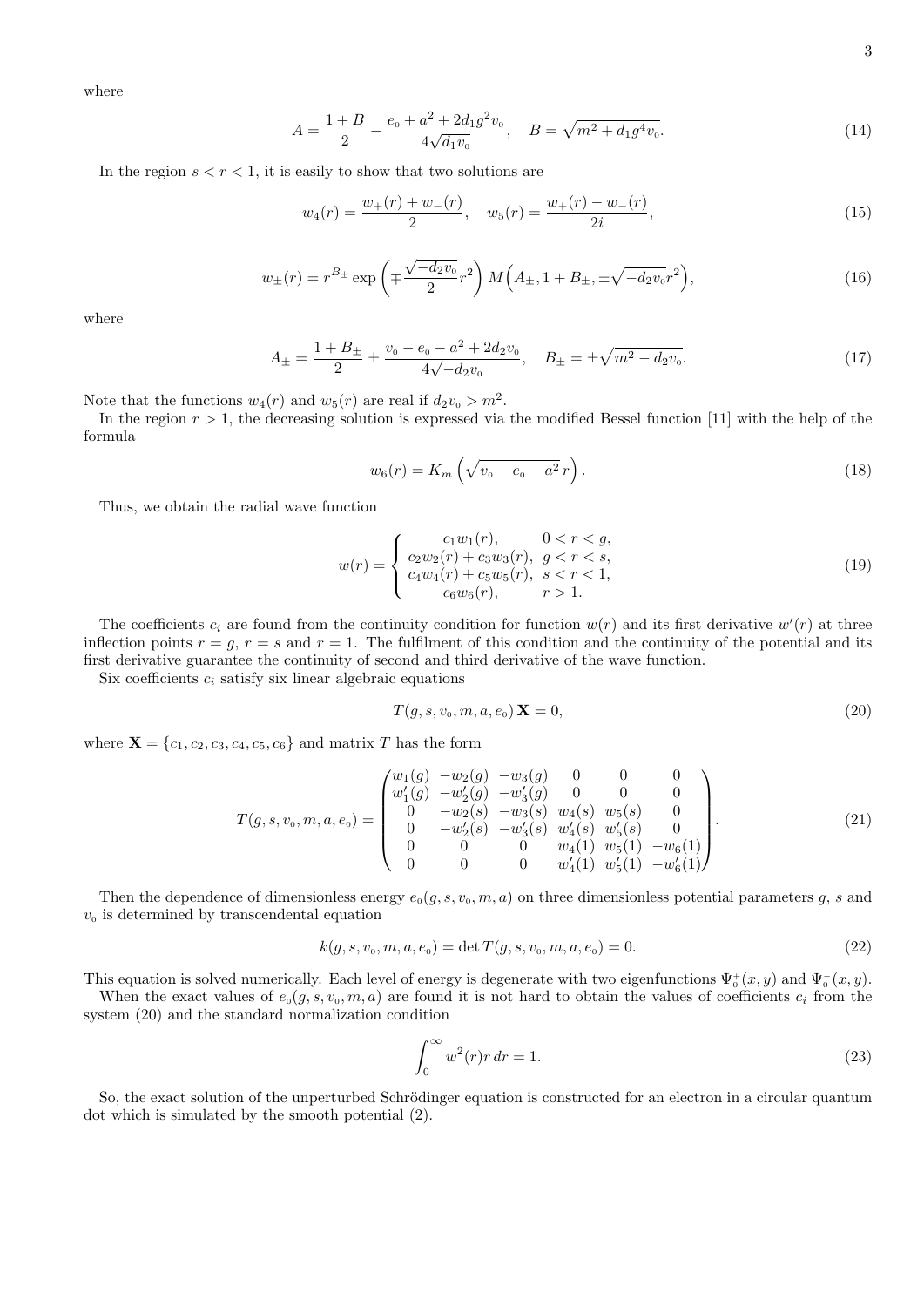## **III. CONTRIBUTION OF PERTURBATIONS**

We consider the dimensionless perturbation

$$
h_1 = \frac{2M_{\text{eff}}\rho_0^2}{\hbar^2}H_1.
$$
\n(24)

Since each energy level of the unperturbed system is doubly degenerate with two eigenfunctions (8), we consider the contribution of  $h_1$  with the help of the perturbation theory in the degenerate case for the small value of  $\gamma$ .

In the basis of the eigenvectors  $|\Psi_0^+\rangle$  and  $|\Psi_0^-\rangle$  of the unperturbed Hamiltonian we have the following equalities

$$
\langle \Psi_0^{\pm} | h_1 | \Psi_0^{\pm} \rangle = 0 \tag{25}
$$

for the diagonal matrix elements. Off-diagonal matrix elements are given by

$$
\langle \Psi_0^+ | h_1 | \Psi_0^- \rangle = \langle \Psi_0^- | h_1 | \Psi_0^+ \rangle = \gamma \delta(m, v, a), \tag{26}
$$

where

$$
\delta = -2ma \frac{\int_0^\infty J_1(2ar) \, w^2(r) \, dr}{\int_0^\infty w^2(r) \, r \, dr}.\tag{27}
$$

Then we get splitting

$$
e^{\pm} = e_0 \pm \gamma \delta \tag{28}
$$

for the energy levels. Normalized eigenfunctions in zero-order approximation, which correspond to the eigenvalues *√*  $e^{\pm}$ , are described by the formulas  $\Psi^{\pm} = (\Psi_0^+ \pm \Psi_0^-)/\sqrt{2}$ . The distinctive feature of the used approximation is zero correction for zero angular momentum  $(m = 0)$ .

### **IV. NUMERICAL RESULTS**

Now we present some numerical illustrations in addition to the analytical results. If we choose the value of effective electron mass  $M_{\text{eff}} = 0.067 M_e$  related to GaAs, where  $M_e$  is the electron mass in vacuo, and assume  $\rho_0 = 30$  nm, then the following correspondences  $a = 1 \rightarrow (\alpha_R + \alpha_D)/2 = 18.9579$  meV nm,  $e = 1 \rightarrow E = 0.631933$  meV between the dimensionless and dimensional quantities are obtained.

Table demonstrates the dependence of energy levels on potential parameters at the following angular quantum numbers  $m = 0, \pm 1, \pm 2$ . First of all we emphasize that number of discrete levels is finite. This number increases if parameters  $v_0$  and *g* grow and decreases if *m* grows. The energy level decreases if parameter *s* grows. The ratio  $\delta/e_0$ decreases if  $e_0$  grows.

TABLE I: Dependence of  $e_0$  and  $\delta$  on potential parameters for  $a = 1$  and  $v_0 = 100$ 

| m | $e_0, (\delta)$ |                                                                         |                                                          |                                     |  |  |
|---|-----------------|-------------------------------------------------------------------------|----------------------------------------------------------|-------------------------------------|--|--|
|   | $q = 0.1$       |                                                                         | $q = 0.9$                                                |                                     |  |  |
|   | $s = 0.325$     | $s = 0.775$                                                             | $s = 0.925$                                              | $s = 0.975$                         |  |  |
| 0 | 37.8202(0.0)    | 21.1503(0.0)                                                            | 4.36674(0.0)                                             | 4.20242(0.0)                        |  |  |
|   | 98.3459(0.0)    | 66.4228 (0.0)                                                           | 27.0087(0.0)                                             | 26.158(0.0)                         |  |  |
|   |                 |                                                                         | 66.1516(0.0)                                             | 64.1934(0.0)                        |  |  |
|   |                 | 78.2272 (1.87550) 43.1724 (1.83448) 12.5861 (1.66374) 12.1710 (1.65410) |                                                          |                                     |  |  |
|   |                 |                                                                         | $87.9681 (1.61613)  43.8652 (1.65402) 42.5166 (1.64521)$ |                                     |  |  |
|   |                 |                                                                         |                                                          | 89.2195 (1.54573) 86.8404 (1.55437) |  |  |
| 2 |                 |                                                                         | 66.3115 (3.50209) 23.3249 (3.17680) 22.5838 (3.15368)    |                                     |  |  |
|   |                 |                                                                         |                                                          | 62.8864 (3.22045) 61.0017 (3.20327) |  |  |